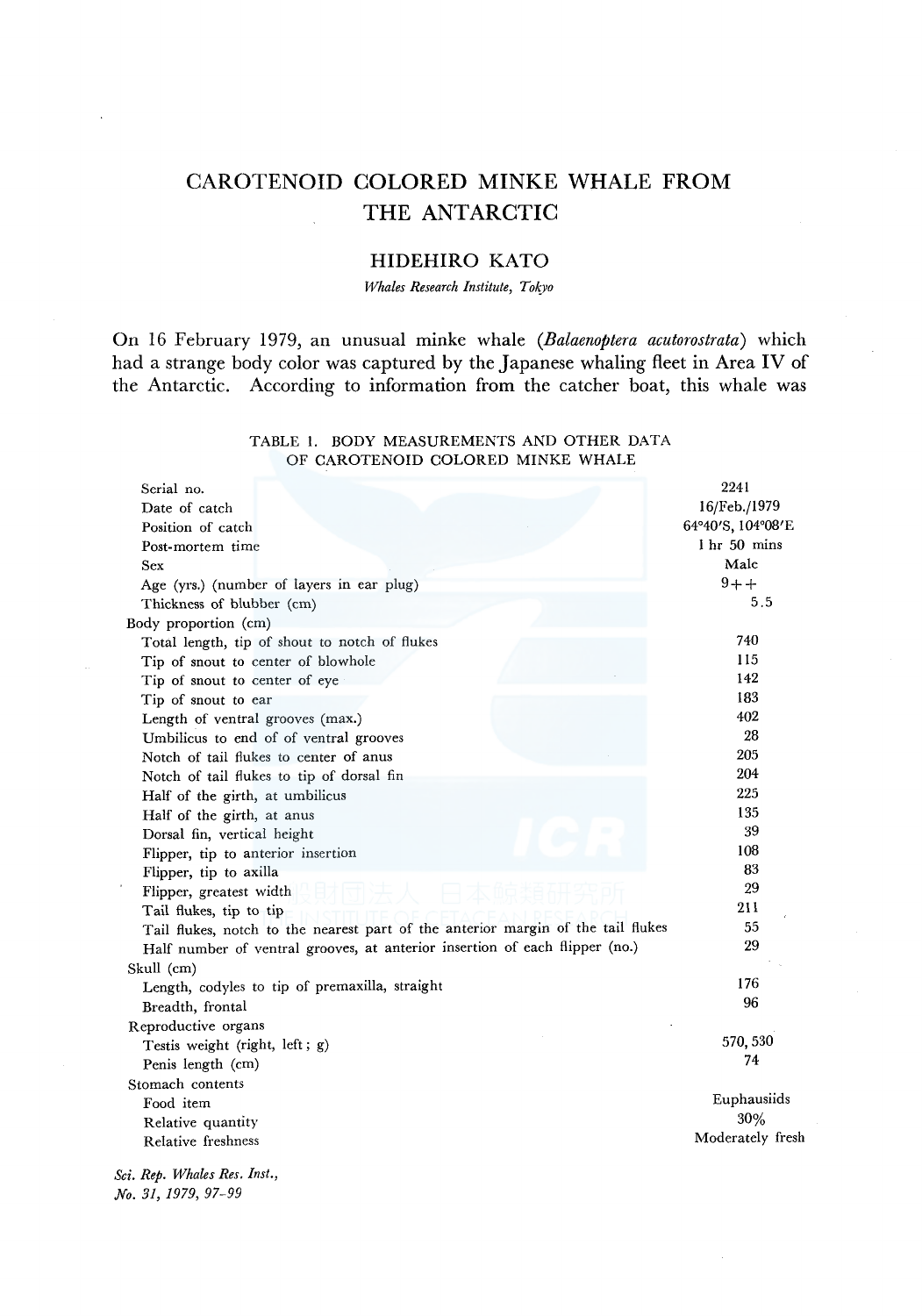swimming with one other whale in a school and the crew could easily recoginize pinkish color on the lateral side of this whale at sea.

The whale taken was a male 7.4 m in total length (serial no. 2241) and it had almost normal viscera, though the kidny fat of this whale was yellow in color. Body proportions and other data from this whale are indicated in Table 1.

In general, the external coloration of minke whales in the Antarctic is gray dorsally and white ventrally (Williamson, 1961; van Utrecht and van der Spoel, 1962; Kasuya and lchihara, 1965; Ohsumi *et al.,* 1970). However in this case, the ventral surface and other areas normally white in color were pink (Pl. I, Figs 1 and 2), while the blubber, connective tissue and baleen plates (except the black band portion) were flushed with a carotenoid color (Pl. I, Fig. 3). Furthermore the whole skeleton of this whale retained a carotenoid color during flensing, but when dried up, it was difficult to distinguish the color from skeletons of other whale. A whale with such a coloration as this had not seen previously by the crew of the factory ship, even though many of them had much whaling experience.

Though the cause of this unusual coloration was not apparent, judging from the external and internal features it was not caused by congestion or albinism. The post-mortem time (1 hr 50 mins) might influence the coloration of this whale, but it was not apparant too. In order to clarify the cause, pigmentary analysis is necessary as a first step. Specimens of skin, blubber and baleen plates were collected and these were preserved frozen as well as in  $10\%$  formalin solution. Detailed results of the pigmentary analysis of these specimens will be reported later.

I wish to express deepest appreciation to Dr P. B. Best, Marine Mammal Laboratory, Sea Fisheries Branch, South Africa for his kind advice and supplying of photograph (Pl. I, Fig. l ).

#### **REFERENCES**

WILLIAMSON, G. R., 1961. Two kinds of minke whale in the Antarctic. *Norsk Hvalfangst-Tid.,* 50 (4): 113- 141.

KASUYA, T. and T. ICHIHRA, 1965. Some informations of minke whales from the Antarctic. *Sci. Rep. Whales Res. Inst.,* 19: 37-43.

<sup>0</sup>HSUMI, S., Y. MASAKI and A. KAWAMURA, 1970. Stock of the Antarctic minke whale. *Sci. Rep. Whales Res. Inst.,* 22: 75-125.

van UTRECHT, W. L. and S. van der SPOEL, 1962. Observations on a minke whale (Mammalia, Cetacea) from the Antarctic. *Zeitschrift fur Säugetierkunde*, 27 (4): 217-221.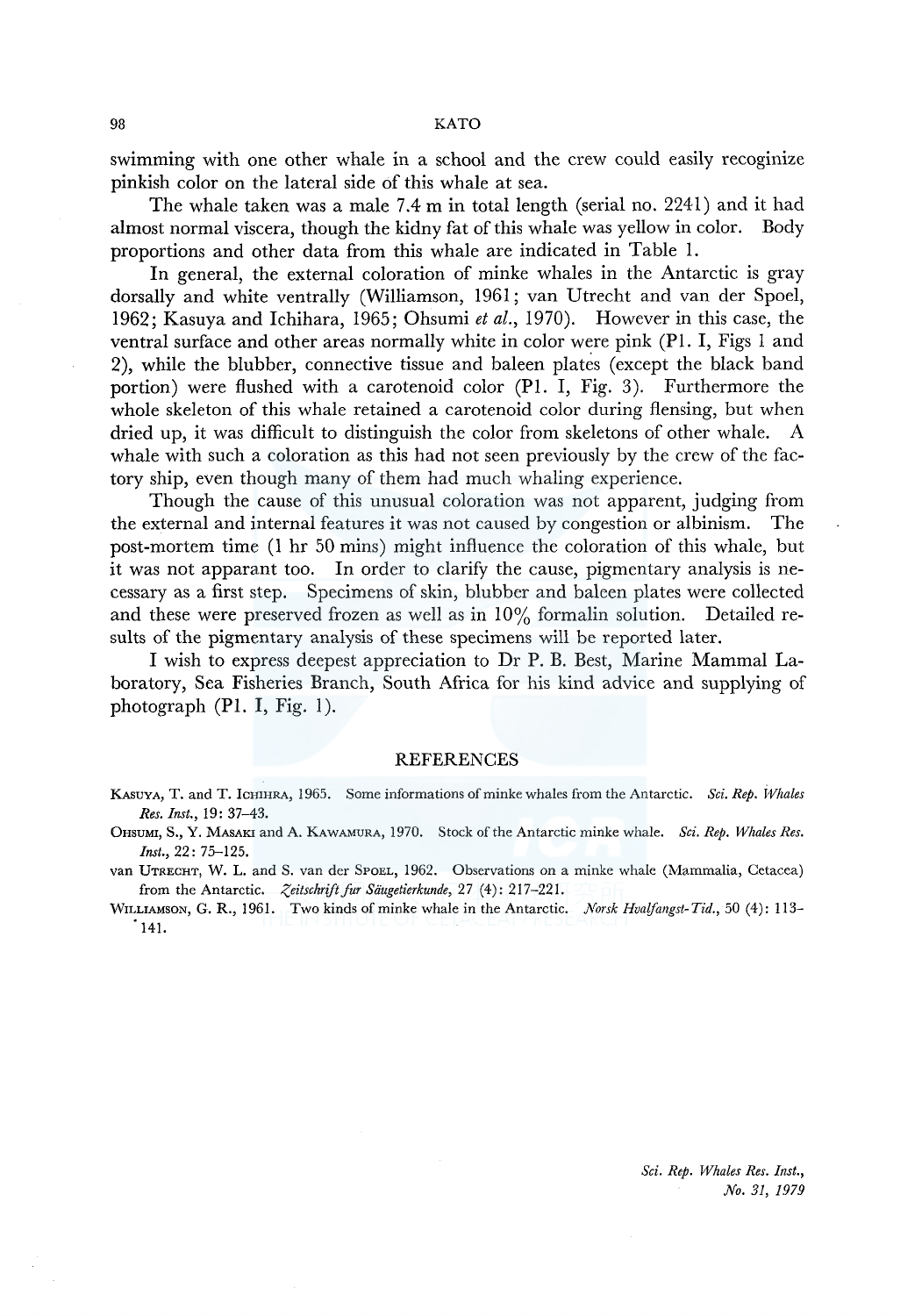### CALOTENOID COLORED WHALE

# EXPLANATION OF **PLATE**

## PLATE I

Fig. 1. A comparison of body colors between unusual and normal whales (Photograph by Dr P.B. Best).

Fig. 2. Lateral view of rostrum and baleen of the unusual whale showing pinkish color and dark pigmented areas.

Fig. 3. Baleen plates and gum layer of the same whale showing carotenoid color.



*Sci. Rep. Whales Res. Inst., No. 31, 1979*